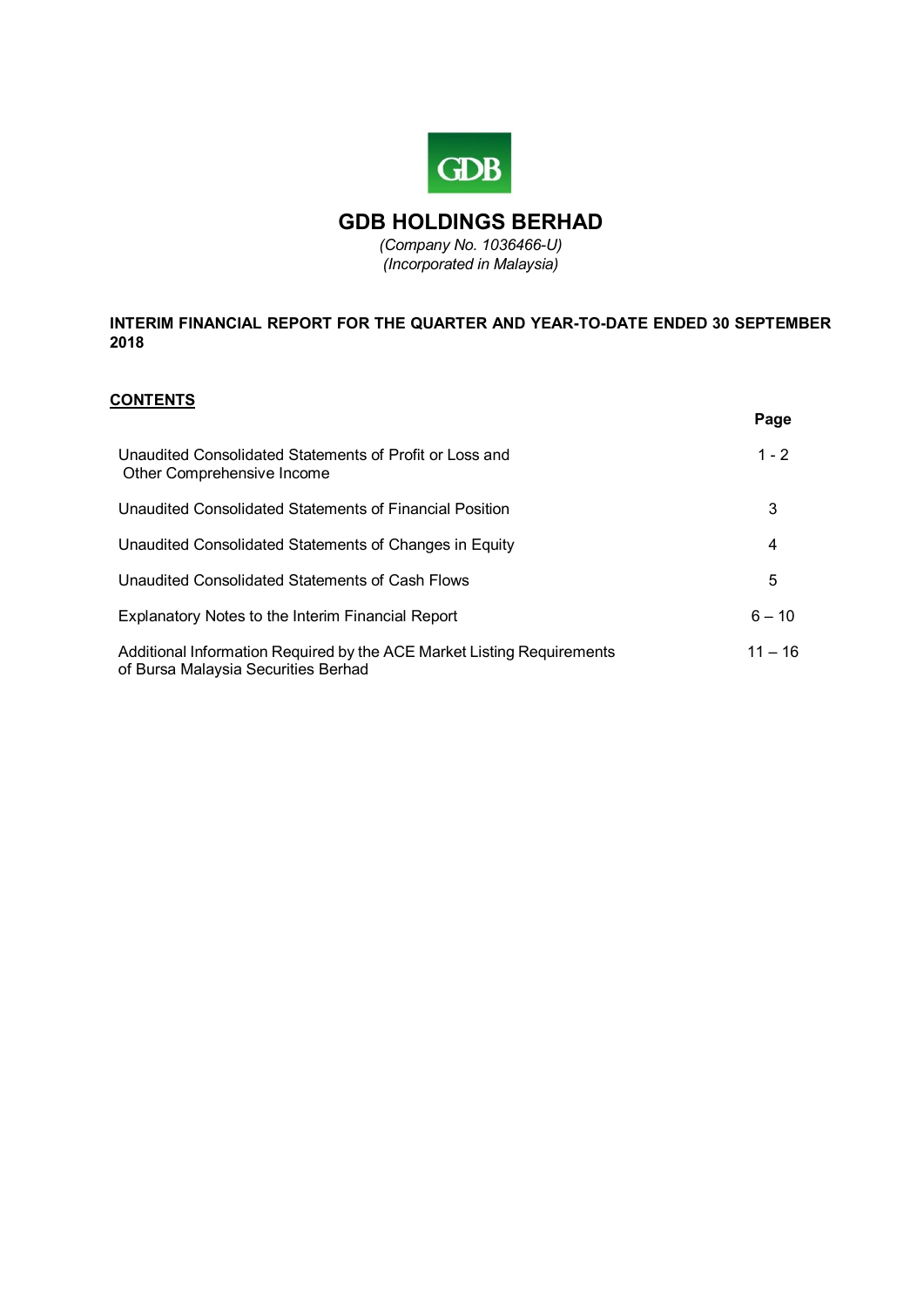

**UNAUDITED CONSOLIDATED STATEMENTS OF PROFIT OR LOSS AND OTHER COMPREHENSIVE INCOME FOR THE QUARTER AND YEAR-TO-DATE ENDED 30 SEPTEMBER 2018** (1)

|                                                                                                              | <b>CURRENT</b><br><b>YEAR</b><br><b>QUARTER</b><br>30.09.18<br><b>RM'000</b> | <b>PRECEDING</b><br><b>YEAR</b><br>QUARTER <sup>(2)</sup><br>30.09.17<br><b>RM'000</b> | <b>CURRENT</b><br><b>YEAR TO</b><br><b>DATE</b><br>30.09.18<br><b>RM'000</b> | <b>PRECEDING</b><br><b>YEAR TO</b><br>DATE <sup>(2)</sup><br>30.09.17<br><b>RM'000</b> |
|--------------------------------------------------------------------------------------------------------------|------------------------------------------------------------------------------|----------------------------------------------------------------------------------------|------------------------------------------------------------------------------|----------------------------------------------------------------------------------------|
| Revenue                                                                                                      | 55,748                                                                       | N/A                                                                                    | 205,215                                                                      | N/A                                                                                    |
| Cost of sales                                                                                                | (46, 094)                                                                    | N/A                                                                                    | (172, 538)                                                                   | N/A                                                                                    |
| Gross profit                                                                                                 | 9,654                                                                        | N/A                                                                                    | 32,677                                                                       | N/A                                                                                    |
| Other income                                                                                                 | 910                                                                          | N/A                                                                                    | 2,366                                                                        | N/A                                                                                    |
|                                                                                                              | 10,564                                                                       | N/A                                                                                    | 35,043                                                                       | N/A                                                                                    |
| Administrative                                                                                               |                                                                              |                                                                                        |                                                                              |                                                                                        |
| expenses                                                                                                     | (1, 412)                                                                     | N/A                                                                                    | (4, 151)                                                                     | N/A                                                                                    |
| Other expenses                                                                                               | (250)                                                                        | N/A                                                                                    | (1, 127)                                                                     | N/A                                                                                    |
| Profit before taxation                                                                                       | 8,902                                                                        | N/A                                                                                    | 29,765                                                                       | N/A                                                                                    |
| Income tax expenses                                                                                          | (2, 142)                                                                     | N/A                                                                                    | (7, 277)                                                                     | N/A                                                                                    |
| <b>Profit after taxation</b>                                                                                 | 6,760                                                                        | N/A                                                                                    | 22,488                                                                       | N/A                                                                                    |
| Other comprehensive<br>income<br><b>Total</b><br>comprehensive<br>income for the                             |                                                                              |                                                                                        |                                                                              |                                                                                        |
| financial period                                                                                             | 6,760                                                                        | N/A                                                                                    | 22,488                                                                       | N/A                                                                                    |
| <b>PROFIT AFTER</b><br><b>TAXATION</b><br><b>ATTRIBUTABLE</b><br><b>TO:-</b><br>Owners of the<br>Company     | 6,760                                                                        | N/A                                                                                    | 22,488                                                                       | N/A                                                                                    |
| <b>TOTAL</b><br><b>COMPREHENSIVE</b><br><b>INCOME</b><br><b>ATTRIBUTABLE</b><br><b>TO:-</b><br>Owners of the |                                                                              |                                                                                        |                                                                              |                                                                                        |
| Company                                                                                                      | 6,760                                                                        | N/A                                                                                    | 22,488                                                                       | N/A                                                                                    |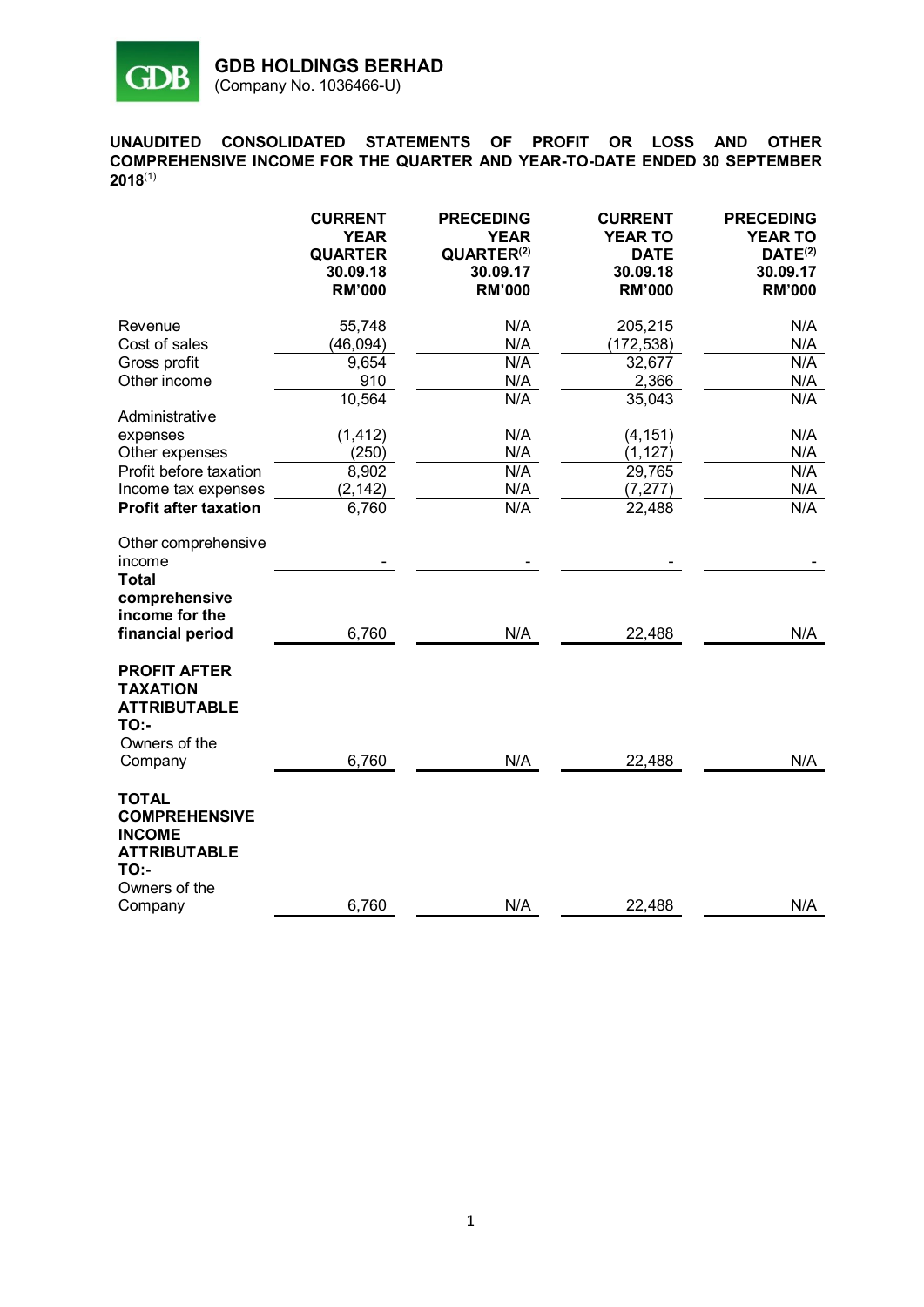

**UNAUDITED CONSOLIDATED STATEMENTS OF PROFIT OR LOSS AND OTHER COMPREHENSIVE INCOME FOR THE QUARTER AND YEAR-TO-DATE ENDED 30 SEPTEMBER** 2018<sup>(1)</sup> (CONT'D)

|                                                                                  | <b>CURRENT</b><br><b>YEAR</b><br><b>QUARTER</b><br>30.09.18<br><b>RM'000</b> | <b>PRECEDING</b><br><b>YEAR</b><br>QUARTER <sup>(2)</sup><br>30.09.17<br><b>RM'000</b> | <b>CURRENT</b><br><b>YEAR TO</b><br><b>DATE</b><br>30.09.18<br><b>RM'000</b> | <b>PRECEDING</b><br><b>YEAR TO</b><br>DATE <sup>(2)</sup><br>30.09.17<br><b>RM'000</b> |
|----------------------------------------------------------------------------------|------------------------------------------------------------------------------|----------------------------------------------------------------------------------------|------------------------------------------------------------------------------|----------------------------------------------------------------------------------------|
| <b>Earnings per share</b><br>(Sen) attributable to<br>owners of the<br>Company:- |                                                                              |                                                                                        |                                                                              |                                                                                        |
| <b>Basic</b>                                                                     | $1.15^{(3)}$                                                                 | N/A                                                                                    | $3.84^{(3)}$                                                                 | N/A                                                                                    |
| Diluted<br>$\sim$                                                                | $1.15^{(3)}$                                                                 | N/A                                                                                    | $3.84^{(3)}$                                                                 | N/A                                                                                    |

- (1) The basis of preparation of the Unaudited Consolidated Statements of Profit or Loss and Other Comprehensive Income are disclosed in Note A1 and should be read in conjunction with the audited financial statements for the financial year ended 31 December 2017 and the accompanying explanatory notes attached to the interim financial report.
- (2) No comparative figures for the preceding year's quarter and year-to-date are available as this is the first interim financial report on the consolidated results for the third quarter ended 30 September 2018 announced by the Company in compliance with the ACE Market Listing Requirements of Bursa Malaysia Securities Berhad ("Bursa Securities") ("Listing Requirements").
- (3) Based on the Company's weighted average number of ordinary shares as at 30 September 2018.
- N/A Not applicable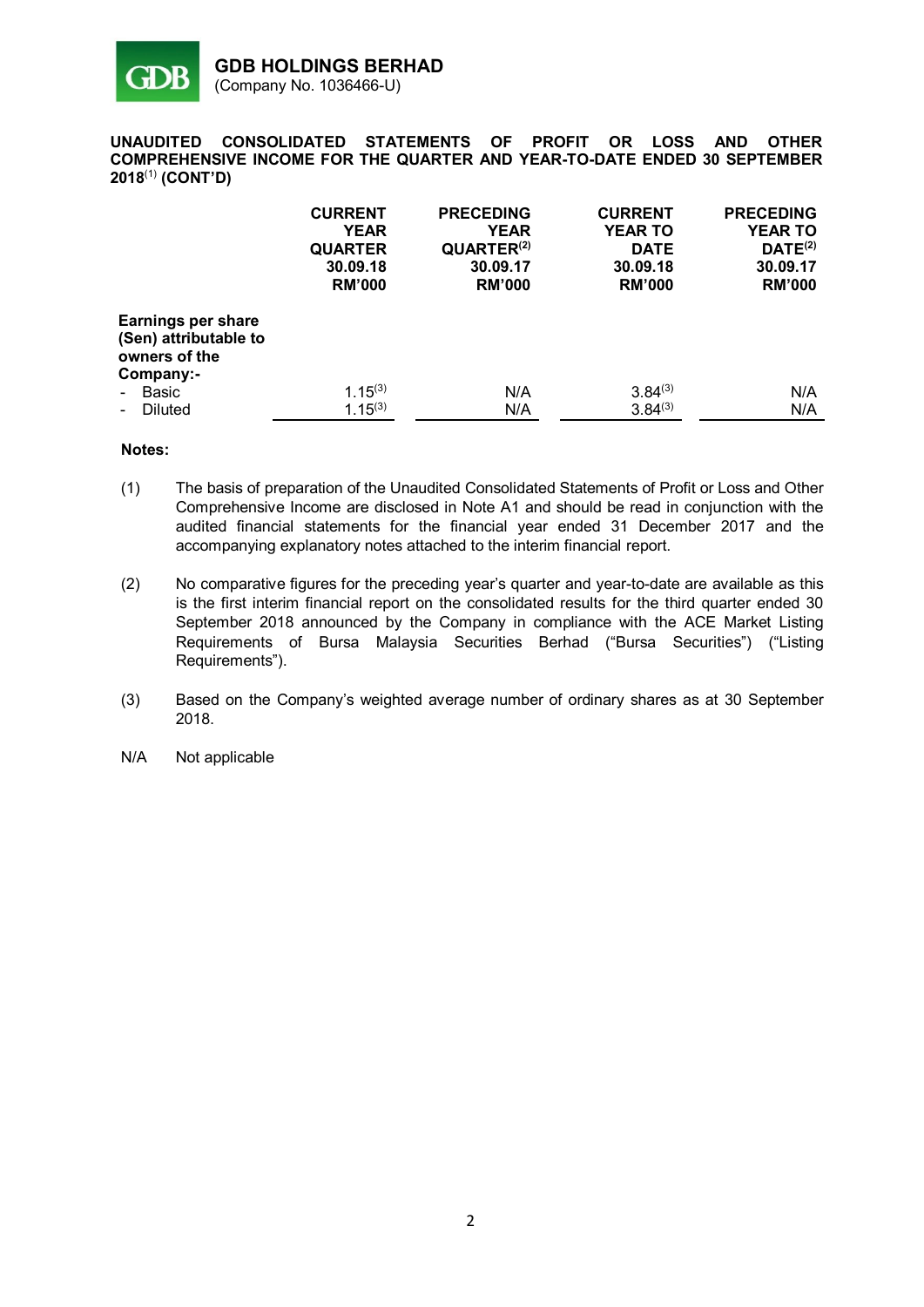

## **UNAUDITED CONSOLIDATED STATEMENTS OF FINANCIAL POSITION AS AT 30 SEPTEMBER 2018**(1)

|                                                | 30.09.2018<br><b>Unaudited</b><br><b>RM'000</b> | 31.12.2017<br><b>Audited</b><br><b>RM'000</b> |
|------------------------------------------------|-------------------------------------------------|-----------------------------------------------|
| <b>ASSETS</b>                                  |                                                 |                                               |
| <b>NON-CURRENT ASSET</b>                       |                                                 |                                               |
| Plant and equipment                            | 12,557                                          | 12,975                                        |
| <b>CURRENT ASSETS</b>                          |                                                 |                                               |
| Amount owing by contract customers             | 17,972                                          | 21,924                                        |
| Trade receivables                              | 55,720                                          | 77,854                                        |
| Other receivables, deposits and prepayments    | 8,575                                           | 7,860                                         |
| Current tax assets                             | 173                                             | 111                                           |
| Short-term investments                         | 65,230                                          | 20,470                                        |
| Fixed deposits with licensed banks             | 8,830                                           | 5,478                                         |
| Cash and bank balances                         | 17,727                                          | 5,534                                         |
|                                                | 174,227                                         | 139,231                                       |
| <b>TOTAL ASSETS</b>                            | 186,784                                         | 152,206                                       |
| <b>EQUITY AND LIABILITIES</b><br><b>EQUITY</b> |                                                 |                                               |
| Share capital                                  | 62,564                                          | 20,000                                        |
| Retained profits                               | 36,155                                          | 19,917                                        |
| <b>TOTAL EQUITY</b>                            | 98,719                                          | 39,917                                        |
| <b>NON-CURRENT LIABILITY</b>                   |                                                 |                                               |
| Deferred tax liabilities                       | 73                                              | <u>73</u>                                     |
|                                                | $\overline{73}$                                 | $\overline{73}$                               |
| <b>CURRENT LIABILITIES</b>                     |                                                 |                                               |
| Amount owing to contract customers             | 1,185                                           | 5,377                                         |
| Trade payables                                 | 36,549                                          | 40,141                                        |
| Other payables and accruals                    | 41,306                                          | 58,582                                        |
| Provisions                                     | 5,319                                           | 5,551                                         |
| <b>Current tax liabilities</b>                 | 3,633                                           | 2,565                                         |
|                                                | 87,992                                          | 112,216                                       |
| <b>TOTAL LIABILITIES</b>                       | 88,065                                          | 112,289                                       |
| <b>TOTAL EQUITY AND LIABILITIES</b>            | 186,784                                         | 152,206                                       |
| Number of issued shares ('000)                 | 625,000                                         | 500,000                                       |
| Net asset per share (RM)                       | 0.16                                            | 0.08                                          |

#### **Note:**

(1) The basis of preparation of the Unaudited Consolidated Statements of Financial Position are disclosed in Note A1 and should be read in conjunction with the audited financial statements for the financial year ended 31 December 2017 and the accompanying explanatory notes attached to the interim financial report.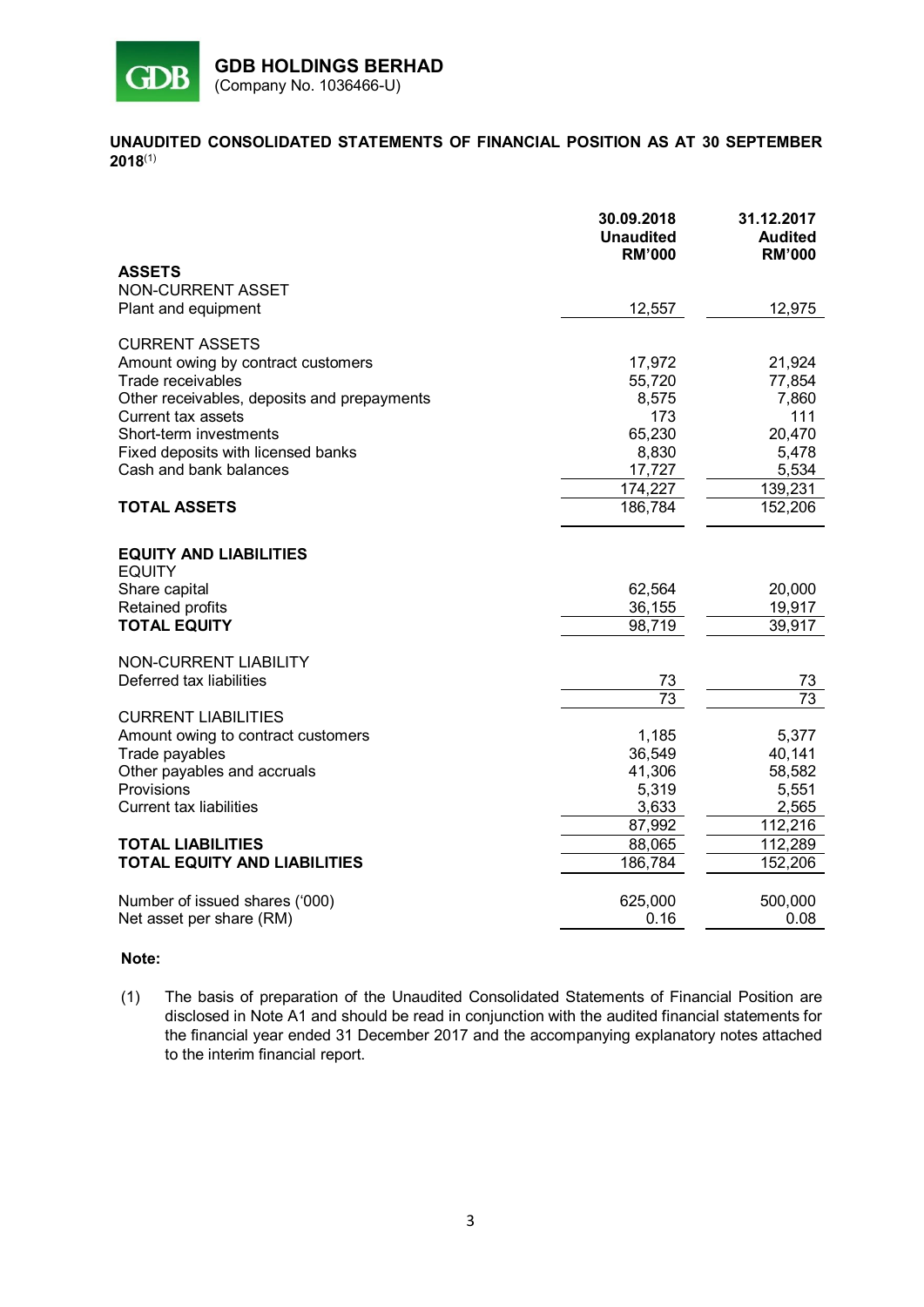

## **UNAUDITED CONSOLIDATED STATEMENTS OF CHANGES IN EQUITY FOR THE QUARTER AND YEAR-TO-DATE ENDED 30 SEPTEMBER 2018** (1)

|                                                                                                                                        | <b>Non-Distributable</b><br><b>Share Capital</b><br><b>RM'000</b> | <b>Distributable</b><br><b>Retained Profits</b><br><b>RM'000</b> | Attributable to<br>Owners of the<br>Company<br><b>RM'000</b> |
|----------------------------------------------------------------------------------------------------------------------------------------|-------------------------------------------------------------------|------------------------------------------------------------------|--------------------------------------------------------------|
| Balance as at 1.1.2017                                                                                                                 | 15,000                                                            | 12,199                                                           | 27,199                                                       |
| Profit after taxation/Total comprehensive income for the financial year<br>Contribution by and distribution to owners of the Company:  |                                                                   | 22,518                                                           | 22,518                                                       |
| Bonus issue                                                                                                                            | 5,000                                                             | (5,000)                                                          |                                                              |
| <b>Dividends</b><br>$\blacksquare$                                                                                                     |                                                                   | (9,800)                                                          | (9,800)                                                      |
|                                                                                                                                        | 5,000                                                             | (14, 800)                                                        | (9,800)                                                      |
| Balance as at 31.12.2017 (Audited)                                                                                                     | 20,000                                                            | 19,917                                                           | 39,917                                                       |
| Balance as at 1.1.2018                                                                                                                 | 20,000                                                            | 19,917                                                           | 39,917                                                       |
| Profit after taxation/Total comprehensive income for the financial period<br>Contribution by and distribution to owners of the Company |                                                                   | 22,488                                                           | 22,488                                                       |
| Issuance of shares<br>$\blacksquare$                                                                                                   | 43,750                                                            |                                                                  | 43,750                                                       |
| Share issue expenses $(2)$<br>$\overline{\phantom{0}}$                                                                                 | (1, 186)                                                          |                                                                  | (1, 186)                                                     |
| Dividend payable                                                                                                                       |                                                                   | (6, 250)                                                         | (6, 250)                                                     |
|                                                                                                                                        | 42,564                                                            | (6, 250)                                                         | 36,314                                                       |
| Balance as at 30.09.2018 (Unaudited)                                                                                                   | 62,564                                                            | 36,155                                                           | 98,719                                                       |

- (1) The basis of preparation of the Unaudited Consolidated Statements of Changes in Equity are disclosed in Note A1 and should be read in conjunction with the audited financial statements for the financial year ended 31 December 2017 and the accompanying explanatory notes attached to the interim financial report.
- (2) In relation to the Initial Public Offering in conjunction with the listing of the Company on the ACE Market of Bursa Securities.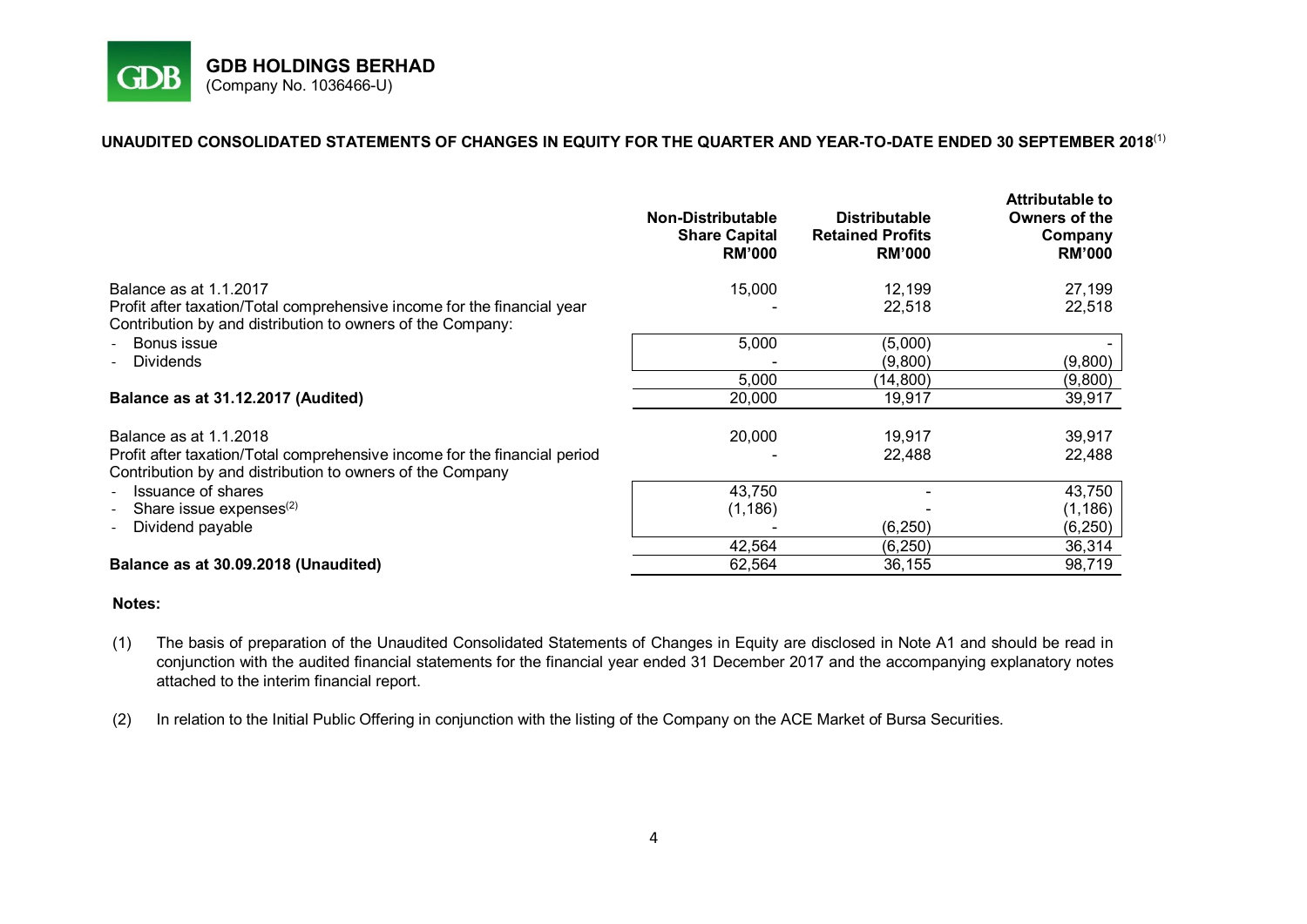

## **UNAUDITED CONSOLIDATED STATEMENTS OF CASH FLOWS FOR THE QUARTER AND YEAR-TO-DATE ENDED 30 SEPTEMBER 2018** (1)

|                                                                                                                                                                                                                                                                                                                                                                                                                                                                                                     | <b>CURRENT YEAR</b><br><b>TO DATE</b><br>30.09.2018<br><b>RM'000</b>                                                    | <b>PRECEDING</b><br><b>YEAR TO DATE</b><br>$30.09.2017^{(2)}$<br><b>RM'000</b>          |
|-----------------------------------------------------------------------------------------------------------------------------------------------------------------------------------------------------------------------------------------------------------------------------------------------------------------------------------------------------------------------------------------------------------------------------------------------------------------------------------------------------|-------------------------------------------------------------------------------------------------------------------------|-----------------------------------------------------------------------------------------|
| CASH FLOWS FROM OPERATING ACTIVITIES<br>Profit before taxation                                                                                                                                                                                                                                                                                                                                                                                                                                      | 29,765                                                                                                                  | N/A                                                                                     |
| Adjustments for:<br>Depreciation of plant and equipment<br>Listing expenses<br>Plant and equipment written off<br>Loss on disposal of plant and equipment<br>Provision/(reversal) for defect works<br>Interest income<br>Operating profit before working capital changes<br>Decrease in owing by contract customers<br>Decrease in owing to contract customers<br>Decrease in trade and other receivables<br>Decrease in trade and other payables<br><b>CASH FROM OPERATIONS</b><br>Income tax paid | 3,912<br>718<br>22<br>2<br>(232)<br>(1,998)<br>32,189<br>3,952<br>(4, 193)<br>20,232<br>(19, 901)<br>32,279<br>(6, 270) | N/A<br>N/A<br>N/A<br>N/A<br>N/A<br>N/A<br>N/A<br>N/A<br>N/A<br>N/A<br>N/A<br>N/A<br>N/A |
| NET CASH FROM OPERATING ACTIVITIES                                                                                                                                                                                                                                                                                                                                                                                                                                                                  | 26,009                                                                                                                  | N/A                                                                                     |
| CASH FLOWS FOR INVESTING ACTIVITIES<br>Increase in pledged fixed deposits with<br>licensed bank<br>Proceeds from disposal of plant and equipment<br>Interest received<br>Purchase of plant and equipment<br><b>NET CASH FOR INVESTING ACTIVITIES</b>                                                                                                                                                                                                                                                | (3,352)<br>3<br>1,998<br>(3,521)<br>(4, 872)                                                                            | N/A<br>N/A<br>N/A<br>N/A<br>N/A                                                         |
| CASH FLOWS FROM FINANCING ACTIVITIES<br>Proceeds from issuance of shares<br>Payment of listing expenses<br>Payment of dividend<br>NET CASH FROM FINANCING ACTIVITIES                                                                                                                                                                                                                                                                                                                                | 43,750<br>(1,684)<br>(6, 250)<br>35,816                                                                                 | N/A<br>N/A<br>N/A<br>N/A                                                                |
| NET INCREASE IN CASH AND CASH EQUIVALENTS                                                                                                                                                                                                                                                                                                                                                                                                                                                           | 56,953                                                                                                                  | N/A                                                                                     |
| CASH AND CASH EQUIVALENTS AT THE BEGINNING<br>OF THE FINANCIAL YEAR                                                                                                                                                                                                                                                                                                                                                                                                                                 | 26,004                                                                                                                  | N/A                                                                                     |
| CASH AND CASH EQUIVALENTS AT THE END OF THE<br><b>FINANCIAL PERIOD</b>                                                                                                                                                                                                                                                                                                                                                                                                                              | 82,957                                                                                                                  | N/A                                                                                     |
|                                                                                                                                                                                                                                                                                                                                                                                                                                                                                                     |                                                                                                                         |                                                                                         |

- (1) The basis of preparation of the Unaudited Consolidated Statements of Cash Flows are disclosed in Note A1 and should be read in conjunction with the audited financial statements for the financial year ended 31 December 2017 and the accompanying explanatory notes attached to the interim financial report.
- (2) No comparative figures for the preceding year's corresponding period is available as this is the first interim financial report on the consolidated results for the third quarter ended 30 September 2018 announced by the Company in compliance with the Listing Requirements of Bursa Securities.
- N/A Not applicable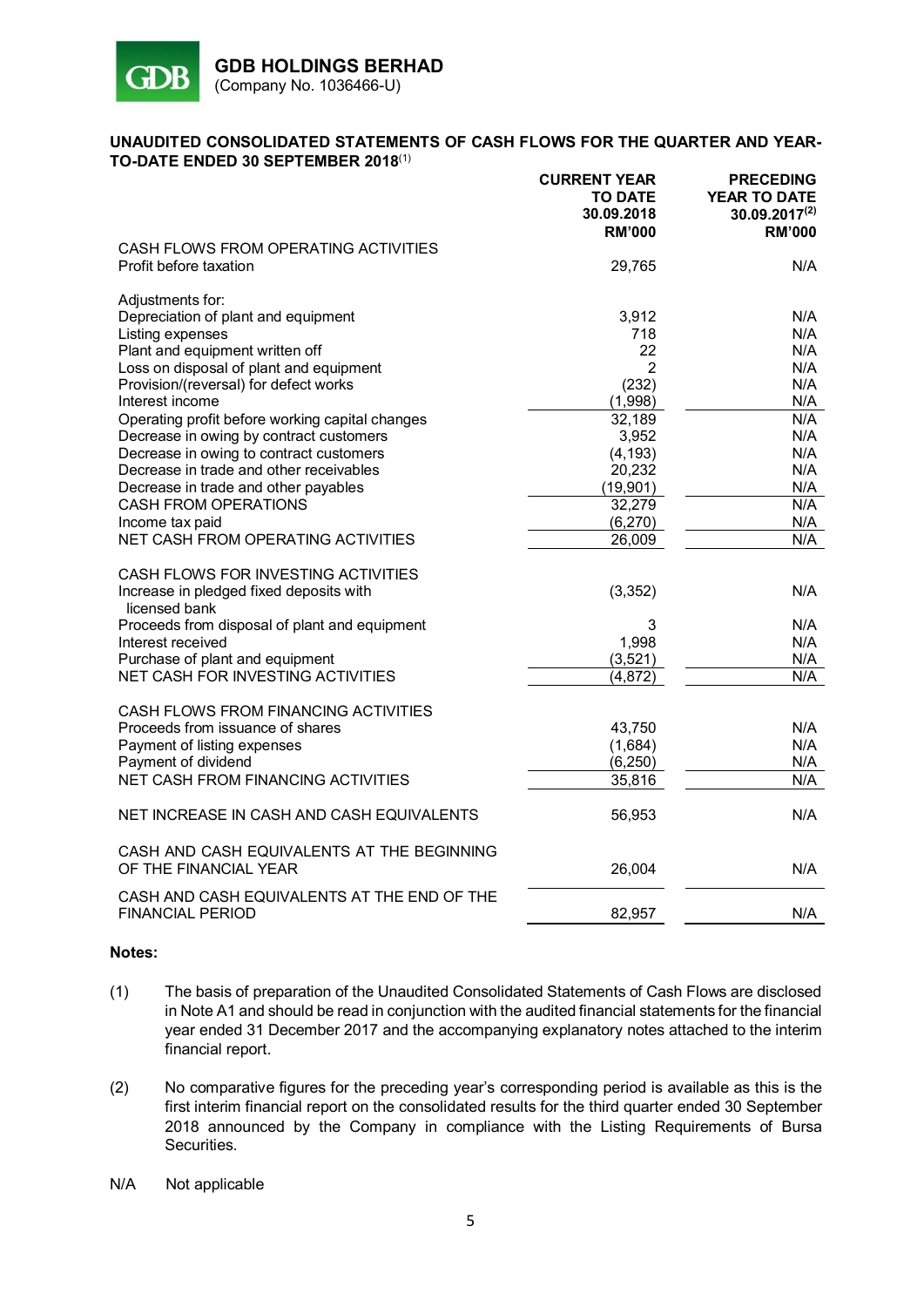

## **A1. Basis of Preparation**

The interim financial report of the Group is unaudited and has been prepared in accordance with Malaysian Financial Reporting Standard ("MFRS") 134, Interim Financial Reporting, International Financial Reporting Standards ("IFRS") 34, Interim Financial Reporting and paragraph 9.22 of the Listing Requirements.

This is the first interim financial report on the Company's consolidated results for the third quarter and year-to-date ended 30 September 2018 announced in compliance with the Listing Requirements and as such, there are no comparative figures for the preceding year's corresponding period.

This interim financial report should be read in conjunction with the audited financial statements for the financial year ended 31 December 2017.

## **A2. Changes in Accounting Policies**

The accounting policies and methods of computation adopted by the Group in this interim financial report is consistent with those adopted in the audited financial statements for financial year ended 31 December 2017 except for the adoption of the following MFRSs and Amendments to MFRSs which came into effect for annual periods beginning on or after 1 January 2018 and are applicable for the Group's interim financial report for the quarter and year-to-date ended 30 September 2018, as disclosed below:

## **MFRSs and/or Interpretations (including the Consequential Amendments)**

MFRS 9 Financial Instruments (2014)

MFRS 15 Revenue from Contracts with Customers

IC Interpretation 22 Foreign Currency Transactions and Advance Consideration

Amendments to MFRS 2: Classification and Measurement of Share-based Payment **Transactions** 

Amendments to MFRS 4: Applying MFRS 9 Financial Instruments with MFRS 4 Insurance **Contracts** 

Amendments to MFRS 15: Effective Date of MFRS 15

Amendments to MFRS 15: Clarifications to MFRS 15 'Revenue from Contracts with Customers'

Amendments to MFRS 140 – Transfers of Investment Property

Annual Improvements to MFRS Standards 2014 – 2016 Cycles:

- Amendments to MFRS 1: Deletion of Short-term Exemptions for First-time Adopters
- Amendments to MFRS 128: Measuring an Associate or Joint Venture at Fair Value

The adoption of the above accounting standards and/or interpretations (including the consequential amendments, if any) include MFRS 9 and MFRS 15 which is summarised below do not have any material impact on the financial performance and position of the Group upon their initial application.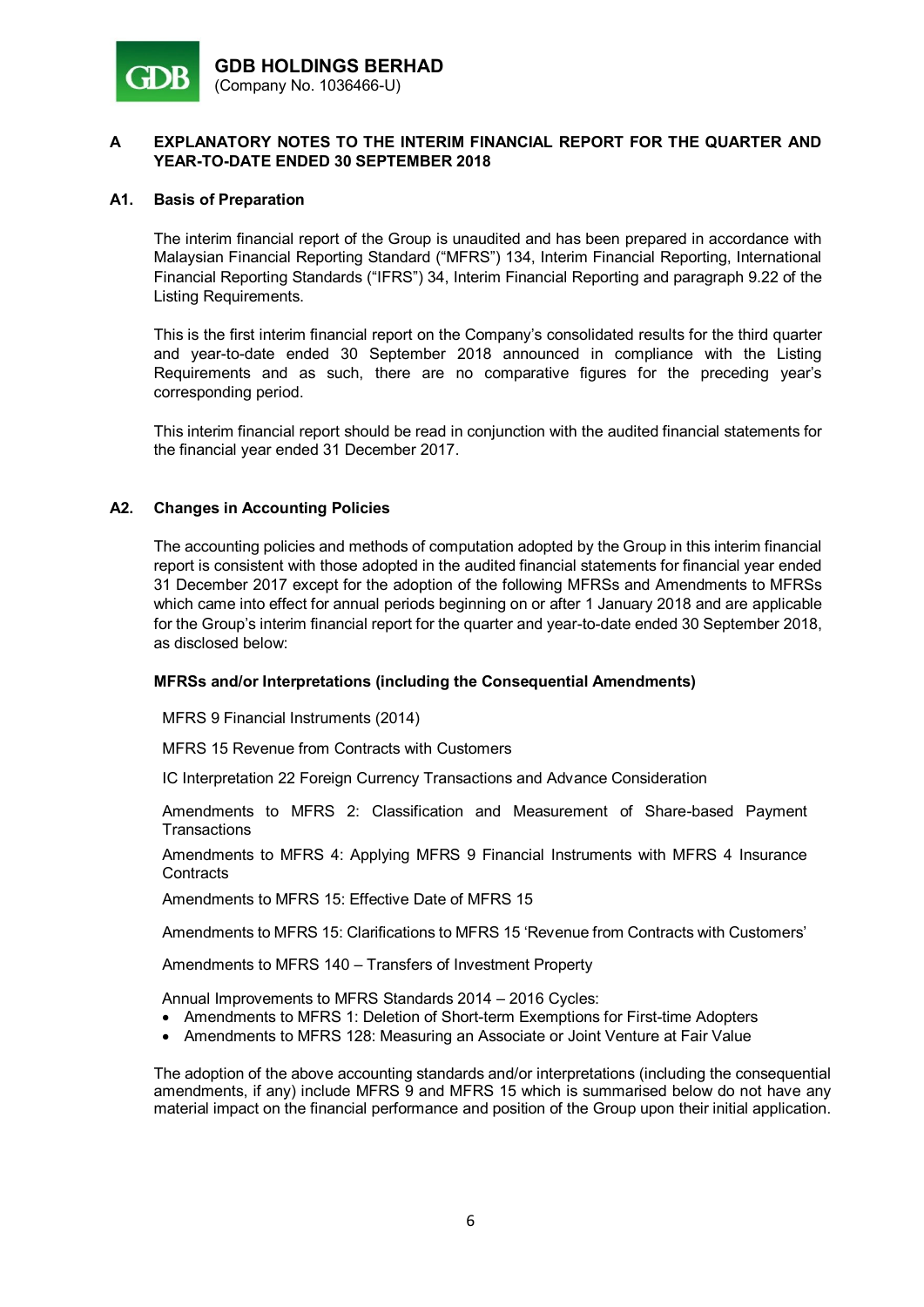

## **A2. Changes in Accounting Policies (Cont'd)**

MFRS 9 (IFRS issued by IASB in July 2014) replaces the existing guidance in MFRS 139 bringing together all three aspects of accounting for financial instruments as below while retainng certain principles in MFRS 139:

- classification and measurement of financial assets;
- a forward-looking impairment model; and
- a new approach for hedge accounting.

Based on the preliminary assessments undertaken to-date, the Group has determined that the adoption of MFRS 9 do not have any material impact on the financial statements of the Group upon its application of the new impairment model in relation to the Group's financial assets which comprise mainly trade and other receivables. The assessment has taken into consideration the Group's historical exposure to credit risk as well as the economic environment in which the business is operating. In view of its healthy creditworthiness of receivables, the Group has concluded that the impact of expected credit loss, if any on financial assets is insignificant.

MFRS 15 establishes a single comprehensive model for revenue recognition and replaces the guidance in MFRS 111: Construction Contracts, MFRS 118: Revenue, IC Interpretation 13: Customer Loyalty Programmes, IC Interpretation 15: Agreements for Construction of Real Estate, IC Interpretation 18: Transfer of Assets from Customers and IC Interpretation 131: Revenue - Barter Transactions involving Advertising Services. MFRS 15 provides a single model for accounting for revenue arising from contracts with customers, focusing on the identification and satisfaction of performance obligations, i.e. when 'control' of the distinct promised goods or services underlying the particular performance obligation is transferred to the customers. The amendments to MFRS 15 further clarify the concept of 'distinct' for the purposes of this accounting standard.

Based on the assessments undertaken by the Group to-date, the adoption of MFRS 15 do not have any material impact on the financial statements for the construction services performed and are unlikely to be materially different from our current practice on revenue recognition.

The Group has not applied in advance the following accounting standards and interpretations (including the consequential amendments, if any) that have been issued by the Malaysian Accounting Standards Board but are not yet effective for the current financial year ending 31 December 2018:-

| MFRSs and/or IC Interpretations (Including The Consequential<br>Amendments)                                                  | <b>Effective for</b><br>annual periods<br>on or after |
|------------------------------------------------------------------------------------------------------------------------------|-------------------------------------------------------|
| IC Interpretation 23 Uncertainty over Income Tax Treatments                                                                  | 1 January 2019                                        |
| Amendments to MFRS 9: Prepayment Features with Negative<br>Compensation                                                      | 1 January 2019                                        |
| Amendments to MFRS 10 and MFRS 128: Sale or Contribution of Assets<br>between an Investor and its Associate or Joint Venture | Deferred                                              |
| Amendments to MFRS 119: Plan Amendment, Curtailment or Settlement                                                            | 1 January 2019                                        |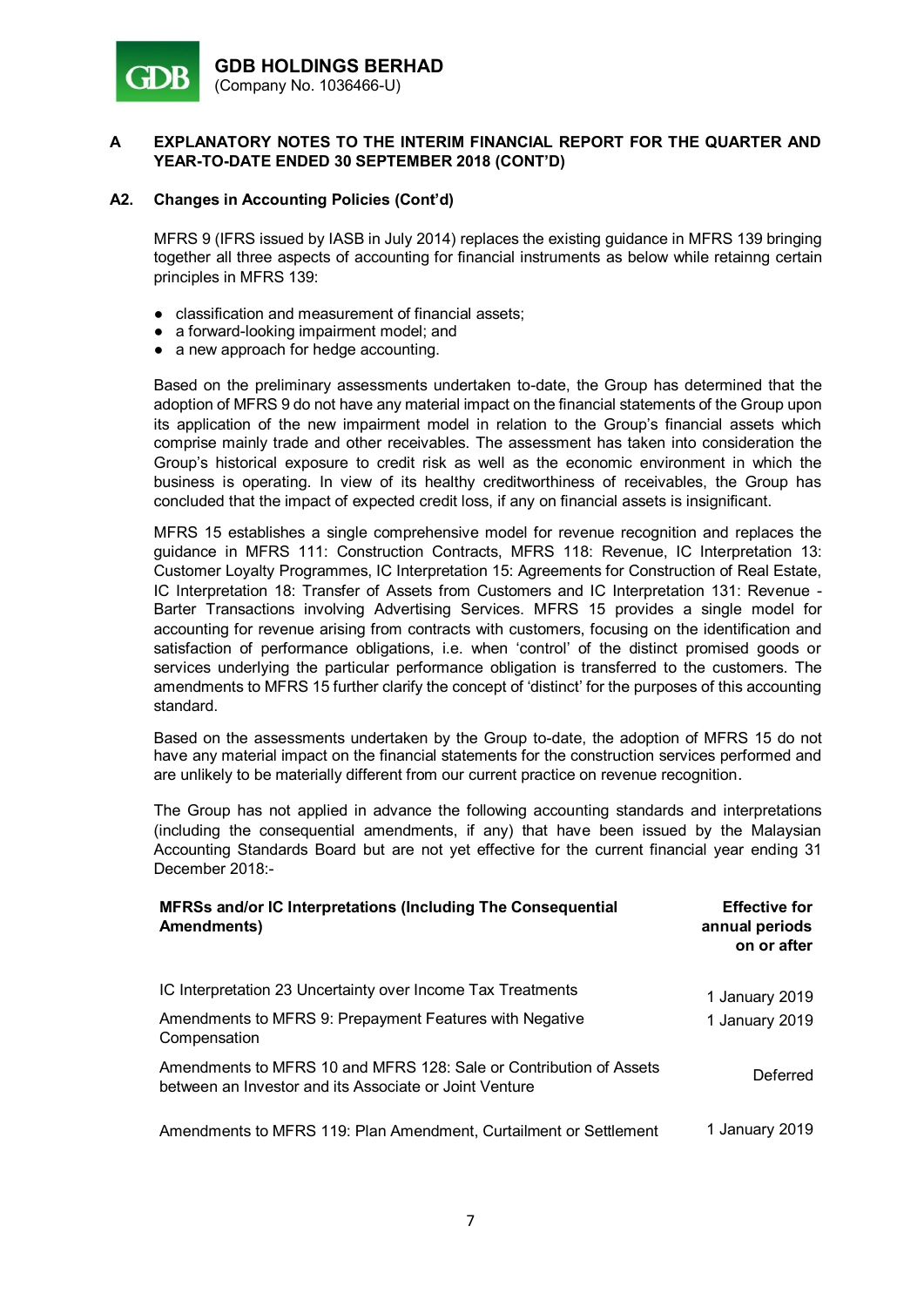

## **A2. Changes in Accounting Policies (Cont'd)**

| MFRSs and/or IC Interpretations (Including The Consequential<br>Amendments) (Cont'd)       | <b>Effective for</b><br>annual periods<br>on or after |
|--------------------------------------------------------------------------------------------|-------------------------------------------------------|
| Amendments to MFRS 128: Long-term Interests in Associates and Joint<br>Ventures            | 1 January 2019                                        |
| Annual Improvements to MFRS Standards 2015 - 2017 Cycles                                   | 1 January 2019                                        |
| MFRS 16 Leases<br>Amendments to Reference to the Conceptual Framework in MFRS<br>Standards | 1 January 2019<br>1 January 2020                      |
| <b>MFRS 17 Insurance Contracts</b>                                                         | 1 January 2021                                        |

The adoption of the above accounting standards and interpretations (including the consequential amendments, if any) is not expected to have a material impact on the financial statements of the Group upon their initial application.

## **A3. Auditors' Report**

There was no qualification on the audited financial statements of the Group for the financial year ended 31 December 2017.

#### **A4. Seasonal or Cyclical Factors**

The business operations of the Group during the current financial quarter under review have not been materially affected by any seasonal or cyclical factors.

#### **A5. Unusual Items Affecting Assets, Liabilities, Equity, Net Income or Cash Flows**

There were no unusual items for the current financial quarter under review.

#### **A6. Changes in Estimates**

There were no material changes in estimates for the current financial quarter under review.

#### **A7. Debt and Equity Securities**

There were no issuance and repayment of debt and equity securities, share buy backs, share cancellations, shares held as treasury shares and resale of treasury shares for the current financial quarter under review.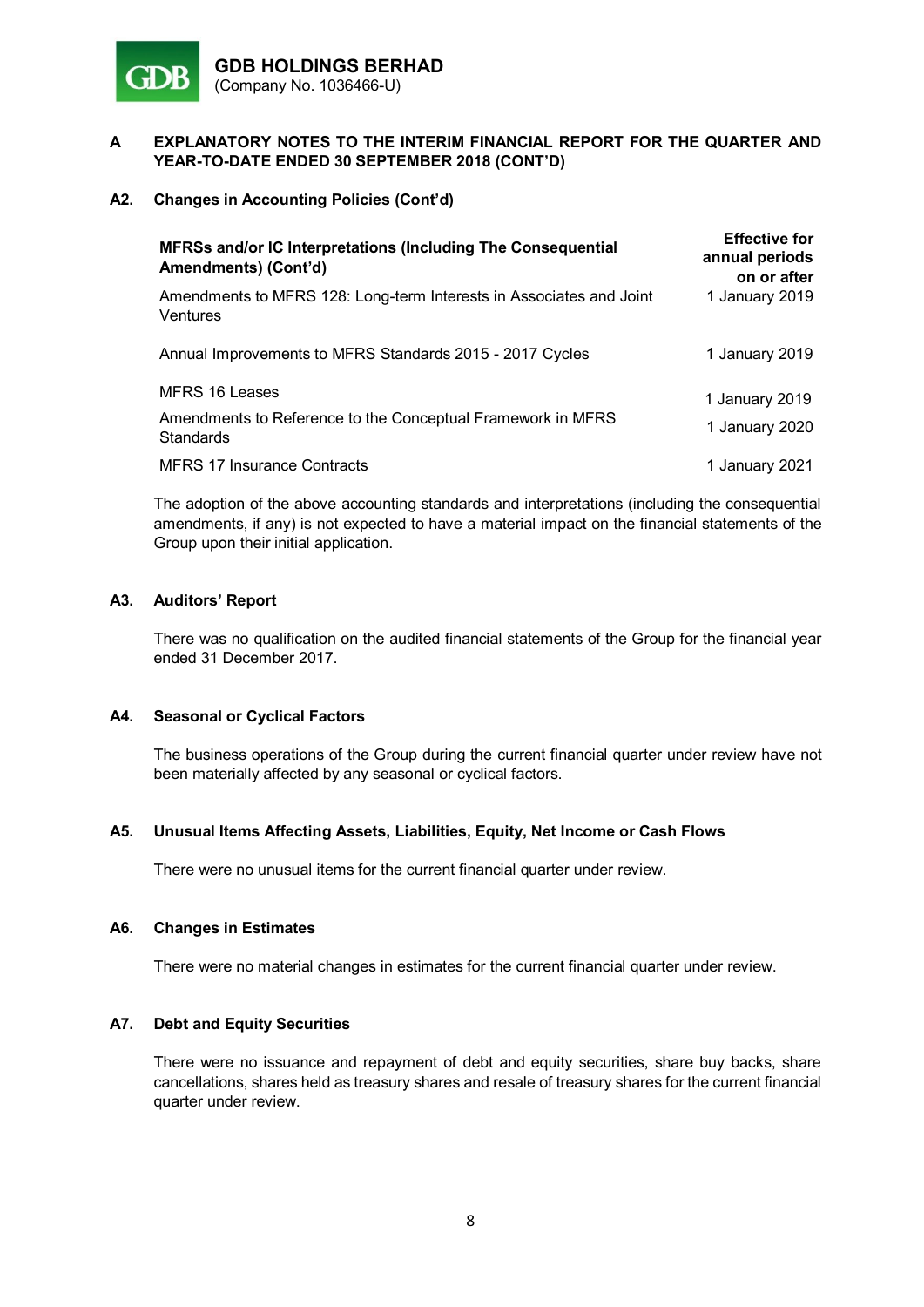

#### **A8. Dividends Paid**

The Board has declared first interim single-tier dividend of 1.00 sen per ordinary share amounting to RM6.25 million in respect of the financial year ending 31 December 2018 on 23 August 2018 and paid on 28 September 2018.

## **A9. Segmental Reporting**

No segmental reporting is available as the Group is primarily engaged in the business of provision of construction services in Malaysia.

## **A10. Significant Events Subsequent to the End of the Interim Financial Period**

There are no significant events subsequent to the end of the interim financial period up to 16 November 2018 (the latest practicable date which is not earlier than 7 days from the date of this interim financial report).

## **A11. Changes in the Composition of the Group**

There were no changes in the composition of the Group during the current financial quarter under review.

#### **A12. Fair Value of Financial Instruments**

There were no gain or losses arising from fair value changes for all financial assets and liabilities for the current financial quarter under review.

#### **A13. Capital Commitments**

|                                 | <b>Unaudited</b><br>30 September<br>2018<br><b>RM'000</b> | <b>Audited</b><br>31 December<br>2017<br><b>RM'000</b> |
|---------------------------------|-----------------------------------------------------------|--------------------------------------------------------|
| Purchase of plant and equipment | $\overline{\phantom{a}}$                                  | 104                                                    |
|                                 |                                                           |                                                        |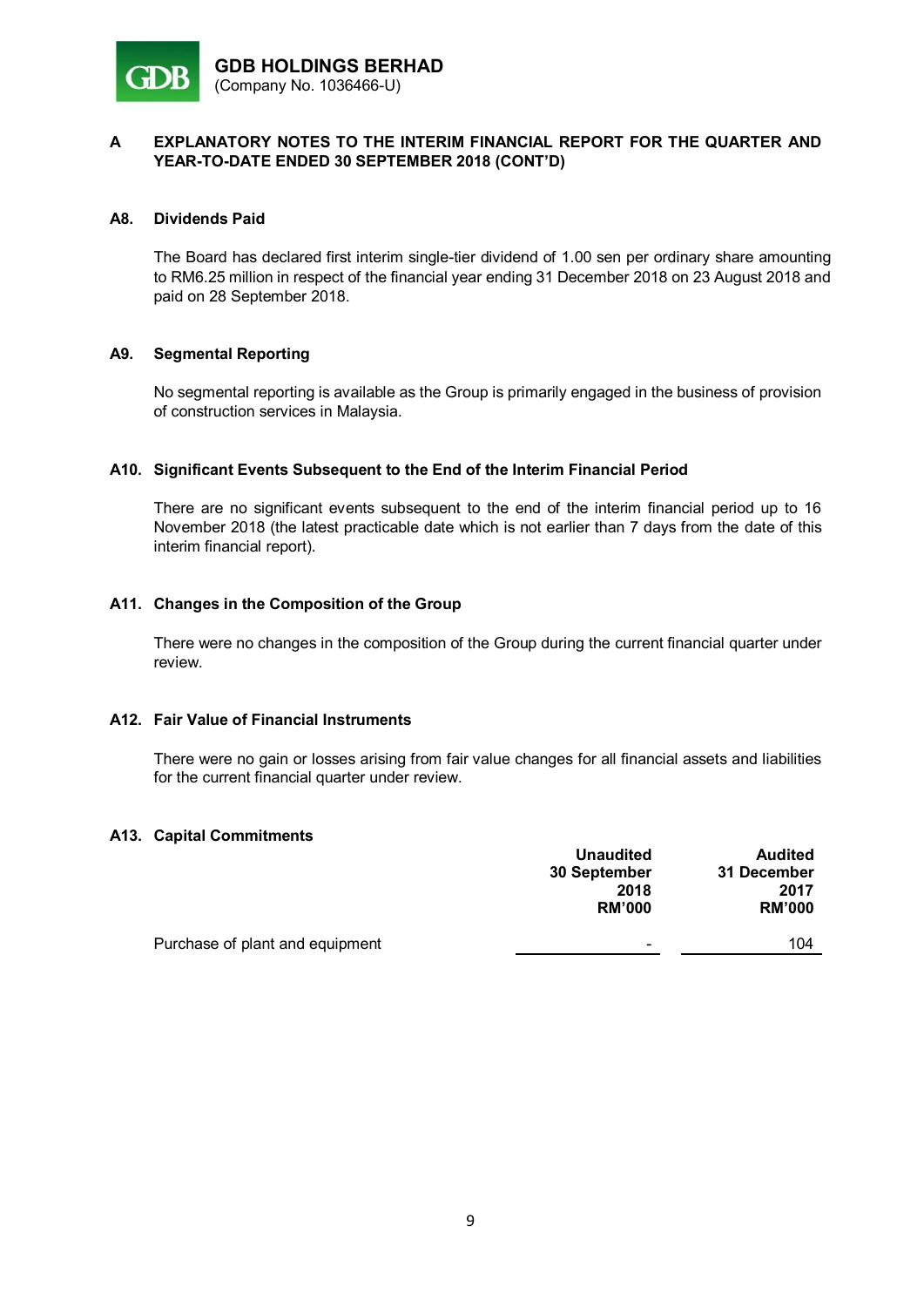

## **A14. Operating Lease Commitment**

The future minimum lease payments under non-cancellable operating leases are as follows:-

| <b>Unaudited</b><br>30 September<br>2018<br><b>RM'000</b>                | <b>Audited</b><br>31 December<br>2017<br><b>RM'000</b> |
|--------------------------------------------------------------------------|--------------------------------------------------------|
| 78<br>Not later than 1 year                                              | 70                                                     |
| Later than 1 year and not later than 5 years<br>$\overline{\phantom{a}}$ | 20                                                     |
| 78                                                                       | 90                                                     |

# **A15. Contingent Liabilities**

No provisions are recognised on the following matters as it is not probable that a future sacrifice of economic benefits will be required or the amount is not capable of reliable measurement:-

|                                                                                        | <b>Unaudited</b><br>30 September<br>2018<br><b>RM'000</b> | <b>Audited</b><br>31 December<br>2017<br><b>RM'000</b> |
|----------------------------------------------------------------------------------------|-----------------------------------------------------------|--------------------------------------------------------|
| <b>Secured</b>                                                                         |                                                           |                                                        |
| Performance bond and tender bond guarantees<br>extended by subsidiary to third parties | 54.919                                                    | 54.317                                                 |

## **A16. Related Party Transactions**

There was no material transaction with related parties during the current financial quarter under review.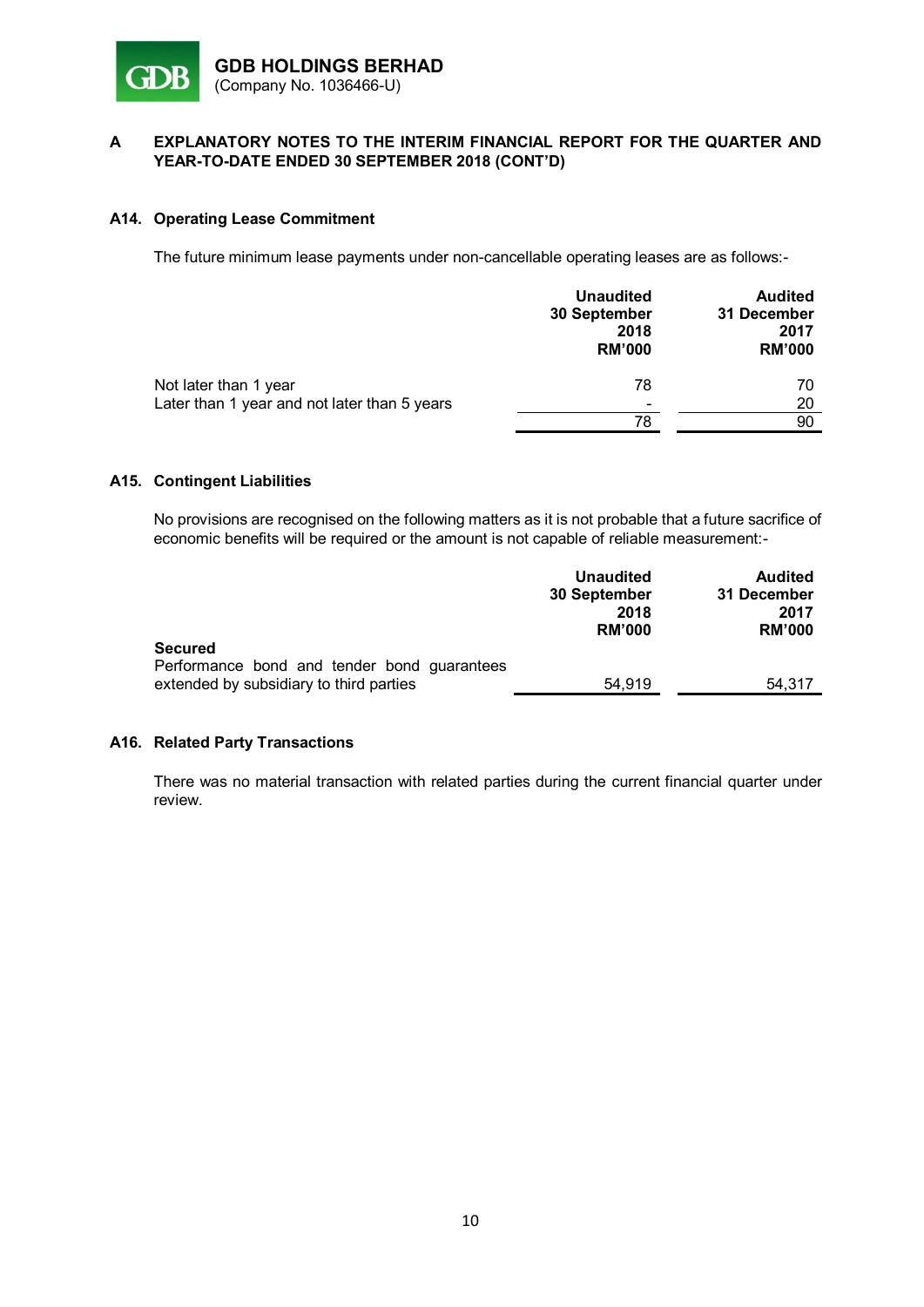

#### **B1. Review of Performance**

GDB recorded revenue of RM55.75 million for the current financial quarter ended 30 September 2018. The Group's revenue was principally derived from the provision of construction services, namely for the Westside III, AIRA Residence and Menara Hap Seng 3 projects.

The Group recorded a profit before tax ("PBT") of RM8.90 million in the current financial quarter under review.

GDB recorded revenue of RM205.22 million for the nine months ended 30 September 2018 due to revenue recognition from the above 3 projects as well as from the Etiqa Office Tower project.

The Group recorded a PBT of RM29.77 million for the nine months ended 30 September 2018.

No comparative figures for the preceding year's quarter and year-to-date are available as this is the first interim financial report on the consolidated results for the third quarter and for the nine months ended 30 September 2018 announced by the Company in compliance with the Listing Requirements.

## **B2. Comparison with Preceding Quarter's Results**

| <b>Quarter Ended</b> |               |               |               |         |
|----------------------|---------------|---------------|---------------|---------|
|                      | 30.09.18      | 30.06.18      | Change        |         |
|                      | <b>RM'000</b> | <b>RM'000</b> | <b>RM'000</b> | %       |
| Revenue              | 55.748        | 68.384        | (12.636)      | (18.48) |
| <b>PBT</b>           | 8.902         | 11.826        | (2,924)       | (24.73) |

For the current financial quarter ended 30 September 2018, the Group's revenue decreased 18.48% to RM55.75 million compared to RM68.38 million in the preceding financial quarter due to lower revenue contribution from the Westside III project, which is near completion. The Group also recorded lower revenue contribution from the Etiqa Office Tower project, which is undergoing finalisation of accounts with the client following its completion on 13 July 2018.

Additionally, the AIRA Residence and Menara Hap Seng 3 projects which were secured in the second half of the financial year ended 31 December 2017 are both undergoing reinforced concrete construction works for the basements and podium where revenue recognition is relatively moderate due to the nature of works.

The Group's PBT decreased 24.73% in the current financial quarter under review to RM8.90 million from RM11.83 million in the preceding financial quarter. The lower PBT is in line with lower revenue recognised for the current financial quarter under review.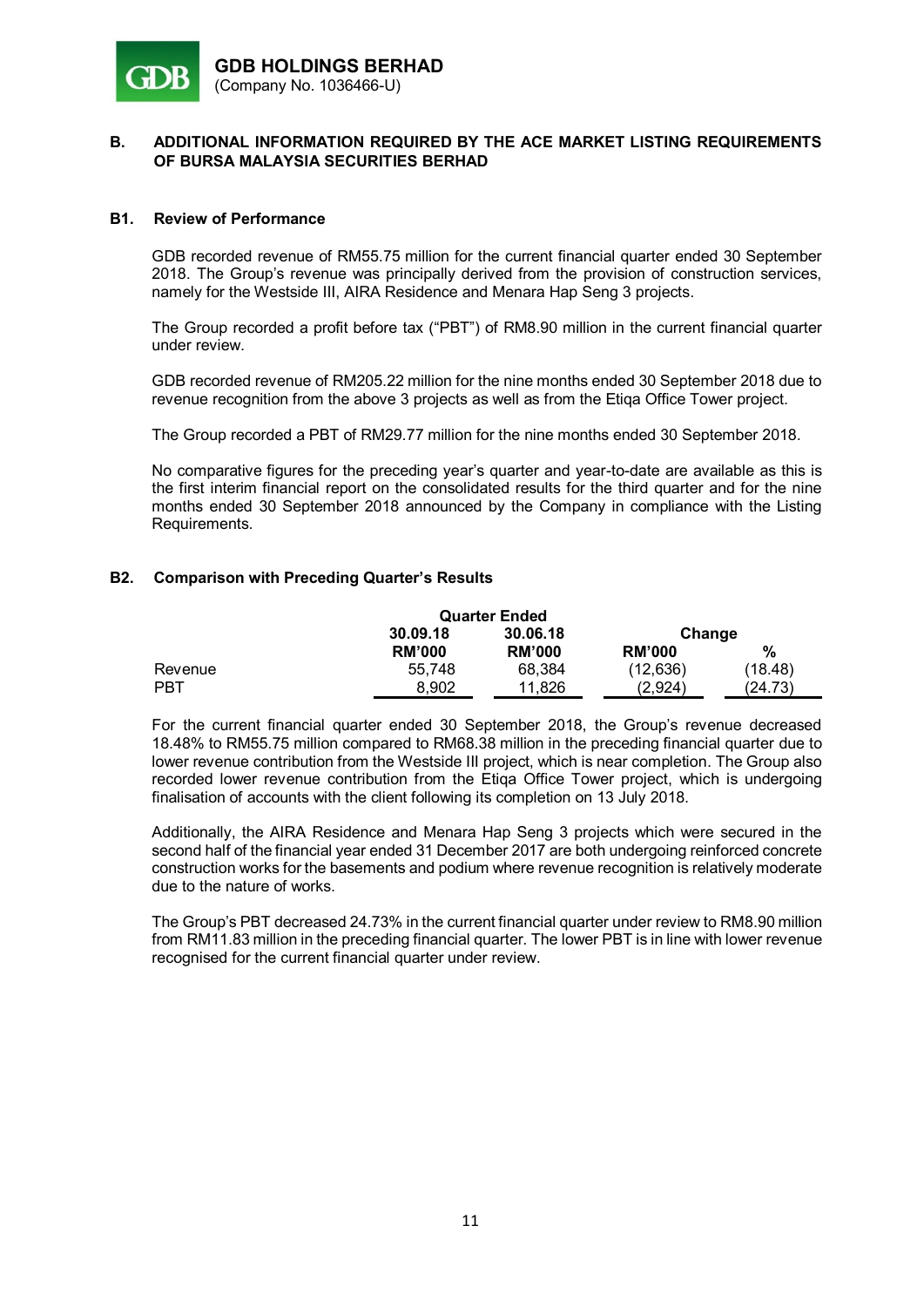

#### **B3. Prospects for the Current Financial Year**

GDB is on track to deliver stronger profitability in the financial year ending 31 December 2018 in line with the construction progress of our ongoing projects.

GDB's order book stood at a healthy level of RM613.74 million as at 30 September 2018. The sizeable order book provides positive earnings visibility until third quarter of the financial year ending 31 December 2020, and comprise ongoing projects namely AIRA Residence in Damansara Heights and Menara Hap Seng 3 within the Kuala Lumpur city centre.

While we are seeing a slowdown in the construction sector, we remain optimistic on our prospects to secure new contracts due to our track record for delivering projects ahead of contractual completion dates, while adhering to stringent quality and safety standards. GDB will also aim to enhance the competitiveness of its bids in view of the current challenging operating environment.

#### **B4. Profit Forecast**

The Group did not issue any profit forecast or guarantee during the current financial quarter and financial year under review.

#### **B5. Income Tax Expense**

The breakdown of income tax expense are as follows:-

|                                 | <b>Quarter Ended</b>              |                                   | <b>Year-To-Date Ended</b>         |                                   |
|---------------------------------|-----------------------------------|-----------------------------------|-----------------------------------|-----------------------------------|
|                                 | $30.09.18^{(3)}$<br><b>RM'000</b> | $30.09.17^{(1)}$<br><b>RM'000</b> | $30.09.18^{(3)}$<br><b>RM'000</b> | $30.09.17^{(1)}$<br><b>RM'000</b> |
| Income tax expense              | 2.142                             | N/A                               | 7.277                             | N/A                               |
| Effective tax rate $(\%)^{(2)}$ | 24.06                             | N/A                               | 24.45                             | N/A                               |

- (1) No comparative figures for the preceding year's quarter and year-to-date are available as this is the first interim financial report on the consolidated results for the quarter and yearto-date ended 30 September 2018 announced by the Company in compliance with the Listing Requirements.
- (2) The Group's effective tax rate for the year-to-date ended 30 September 2018 is slightly higher than the statutory tax rate of 24% mainly due to non-deductible expenses.
- (3) Income tax expense is recognised based on management's best estimate.
- N/A Not applicable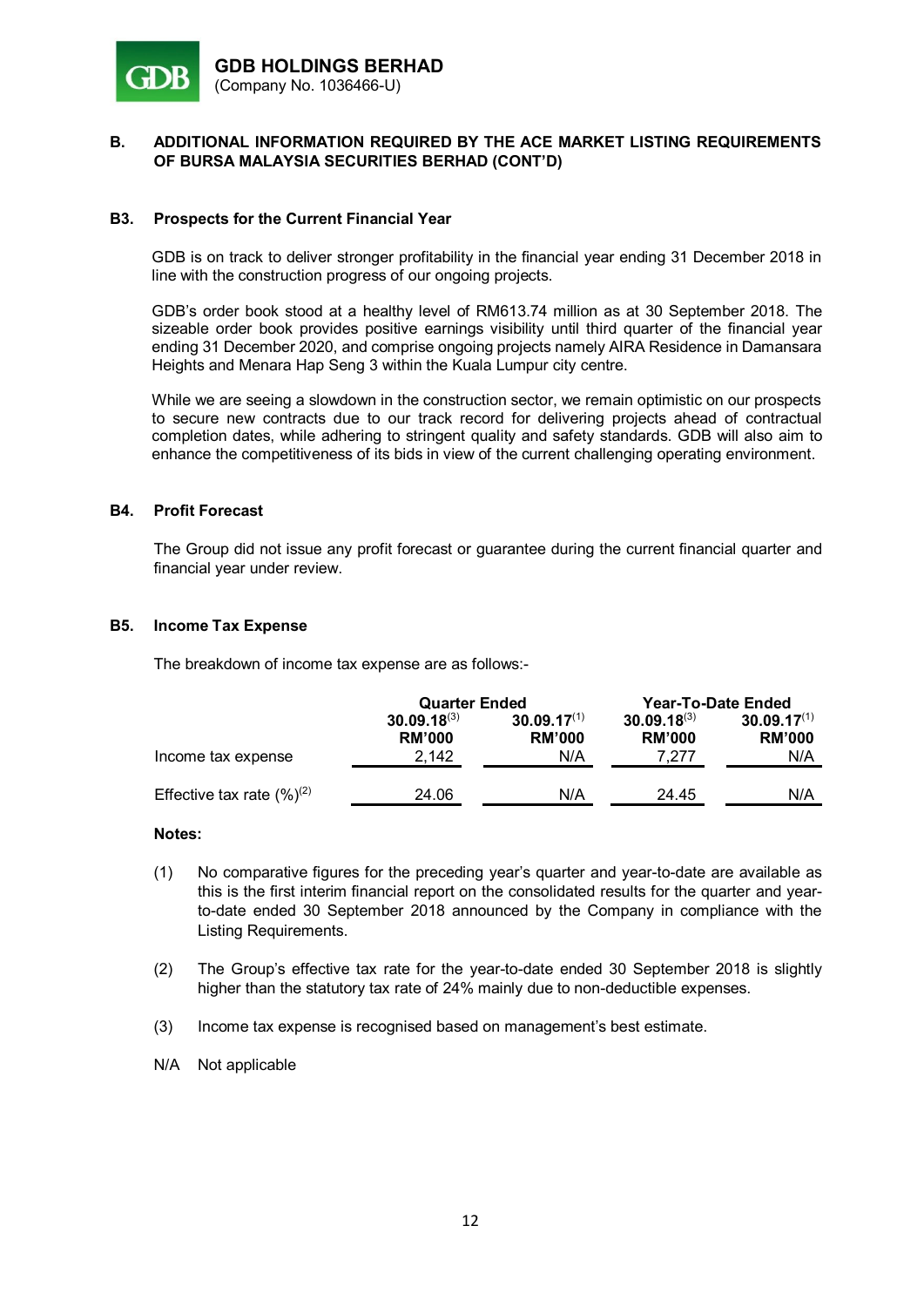

## **B6. Status of Corporate Proposals**

There are no corporate proposals announced by the Company but not completed as at the date of this report.

## **B7. Utilisation of Proceeds Raised from Public Issue**

The utilisation of proceeds as disclosed below should be read in conjunction with the Prospectus of the Company dated 5 March 2018. The gross proceeds raised from the Public Issue of RM43.75 million and status of utilisation as at 30 September 2018 is disclosed in the following table:-

|      | <b>Purpose</b>                                                                                                                 | <b>Proposed</b><br><b>Utilisation</b> | <b>Actual</b><br><b>Utilisation</b> | <b>Deviation</b><br>(1) | <b>Balance</b><br><b>Unutilised</b> | <b>Intended</b><br>timeframe<br>for<br>utilisation<br>upon |
|------|--------------------------------------------------------------------------------------------------------------------------------|---------------------------------------|-------------------------------------|-------------------------|-------------------------------------|------------------------------------------------------------|
|      |                                                                                                                                | <b>RM'000</b>                         | <b>RM'000</b>                       | <b>RM'000</b>           | <b>RM'000</b>                       | Listing                                                    |
| j.   | <b>Capital</b>                                                                                                                 |                                       |                                     |                         |                                     |                                                            |
|      | expenditure:-                                                                                                                  |                                       |                                     |                         |                                     |                                                            |
|      | Purchase of new<br>construction<br>machinery<br>and<br>equipment                                                               | 8,670                                 | (437)                               |                         | 8,233                               | Within 36<br>months                                        |
|      | Acquisition of a<br>office<br>new<br>building                                                                                  | 8,000                                 |                                     |                         | 8,000                               | Within 36<br>months                                        |
|      | Acquisition<br>of<br>land for storage                                                                                          | 8,000                                 |                                     |                         | 8,000                               | Within 12<br>months                                        |
| ii.  | <b>Working capital:-</b>                                                                                                       |                                       |                                     |                         |                                     |                                                            |
|      | Payment<br>to<br>suppliers<br>and<br>subcontractors                                                                            | 14,900                                |                                     | 673                     | 15,573                              | Within 12<br>months                                        |
|      | Payment<br>Ωf<br>salaries for new<br>employees<br>(for<br>infrastructure<br>project team) to<br>be based at our<br>head office | 680                                   |                                     |                         | 680                                 | Within 12<br>months                                        |
| iii. | listing<br><b>Estimated</b>                                                                                                    | 3,500                                 | (2,827)                             | (673)                   |                                     | Within 3                                                   |
|      | expenses                                                                                                                       |                                       |                                     |                         |                                     | months                                                     |
|      | <b>Total</b>                                                                                                                   | 43,750                                | (3, 264)                            |                         | 40,486                              |                                                            |
|      |                                                                                                                                |                                       |                                     |                         |                                     |                                                            |

Note:

(1) The actual listing expenses are lower than the estimated amount hence, the excess of RM0.67 million will be used for working capital purposes.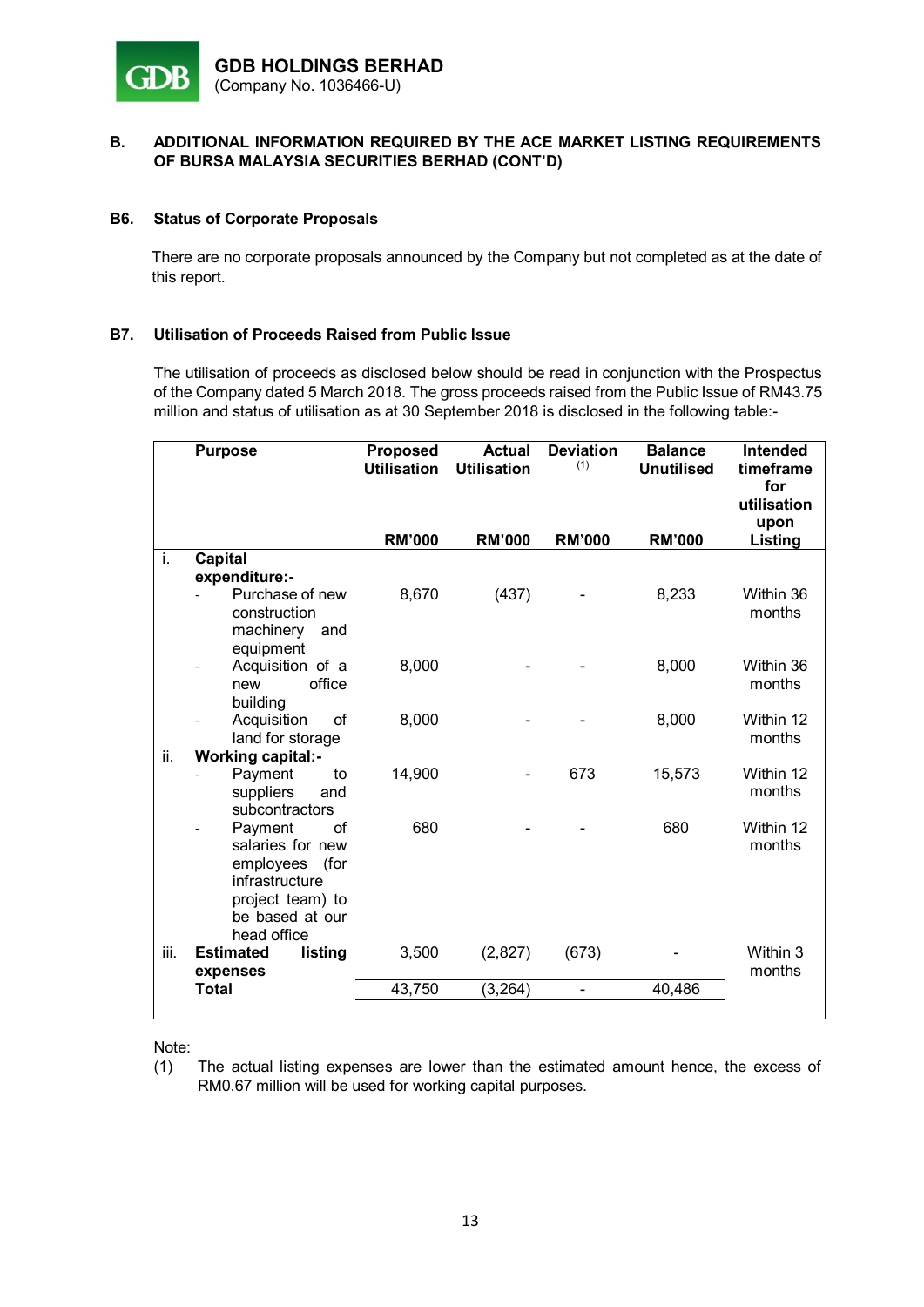

#### **B8. Group Borrowings and Debt Securities**

There is no borrowings and debt securities by the Group for the current financial quarter under review.

#### **B9. Material Litigation**

As at the date of this report, the Group is not engaged in any material litigation.

#### **B10. Dividend**

There was no dividend proposed for the current financial quarter under review.

#### **B11. Earnings Per Share**

The basic and diluted earnings per share for the current financial quarter and year-to-date are computed as follows:-

|                                                                       | <b>Quarter Ended</b>      |                                   | Year-To-Date Ended        |                                   |
|-----------------------------------------------------------------------|---------------------------|-----------------------------------|---------------------------|-----------------------------------|
|                                                                       | 30.09.18<br><b>RM'000</b> | $30.09.17^{(3)}$<br><b>RM'000</b> | 30.09.18<br><b>RM'000</b> | $30.09.17^{(3)}$<br><b>RM'000</b> |
| Profit<br>after<br>attributable<br>tax<br>to<br>owners of the Company | 6,760                     | N/A                               | 22,488                    | N/A                               |
| Weighted average number of<br>ordinary shares:-                       |                           |                                   |                           |                                   |
| Ordinary shares at 1 January<br>$\overline{\phantom{a}}$              | 500,000                   | N/A                               | 500,000                   | N/A                               |
| Issuance of shares                                                    | 86,081                    | N/A                               | 86,081                    | N/A                               |
| Weighted average number of<br>ordinary shares                         |                           |                                   |                           |                                   |
| at 30 September                                                       | 586,081                   | N/A                               | 586.081                   | N/A                               |
| Earnings per share (Sen)<br>attributable to owners of the             |                           |                                   |                           |                                   |
| Company<br>Basic <sup>(1)</sup>                                       | 1.15                      | N/A                               | 3.84                      | N/A                               |
| Diluted <sup>(2)</sup>                                                | 1.15                      | N/A                               | 3.84                      | N/A                               |
|                                                                       |                           |                                   |                           |                                   |

#### **Notes:**

(1) The basic earnings per share is computed based on profit after tax attributable to owners of the Company and divided by the weighted average number of ordinary shares in issue as at 30 September 2018.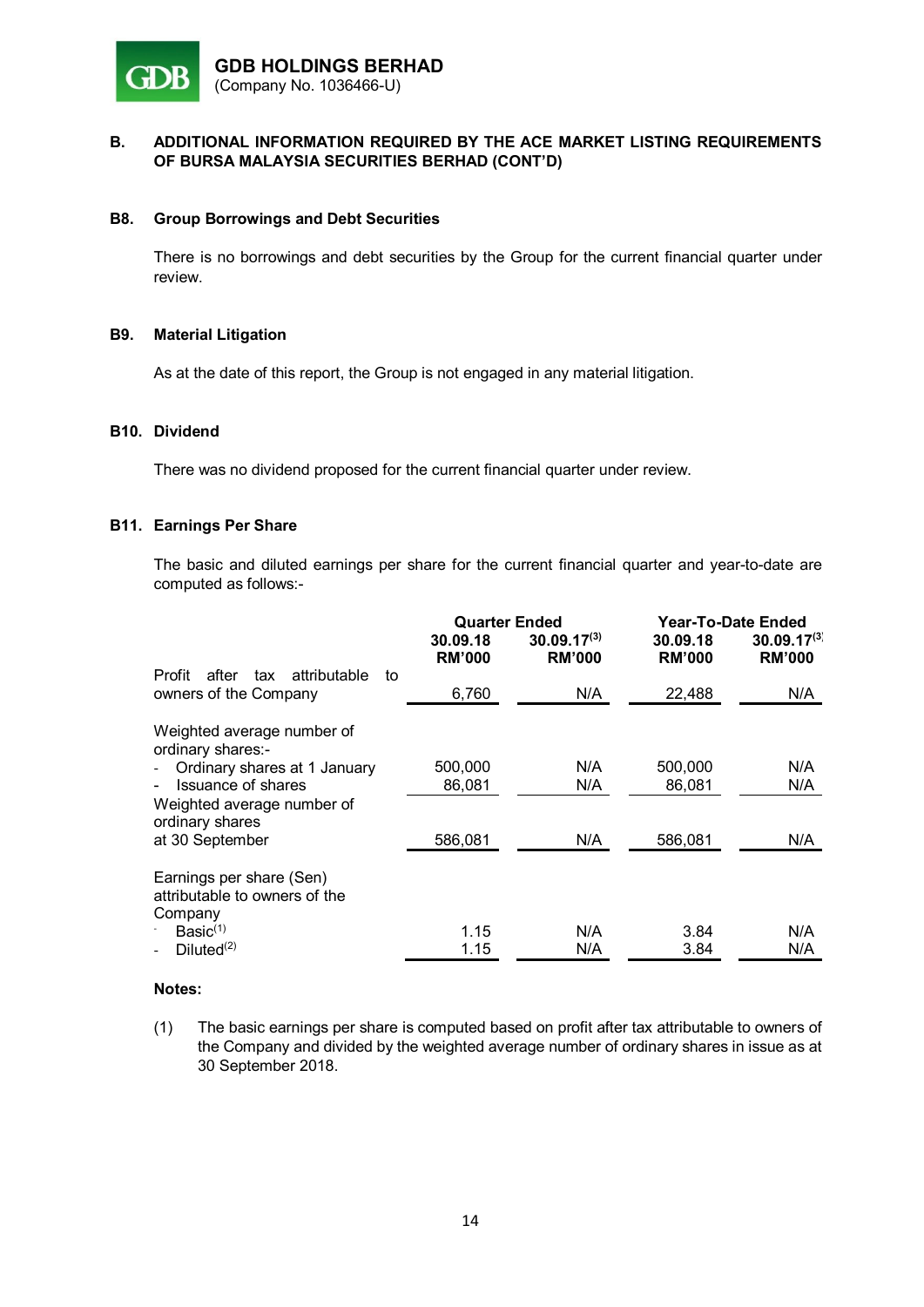

## **B11. Earnings Per Share (Cont'd)**

- (2) The diluted earnings per share is equivalent to the basic earnings per share as the Company does not have convertible securities.
- (3) No comparative figures for the preceding year's quarter and year-to-date are available as this is the first interim financial report on the consolidated results for the third quarter ended 30 September 2018 announced by the Company in compliance with the Listing Requirements.
- N/A Not applicable

## **B12. Notes to the Statements of Profit or Loss and Other Comprehensive Income**

Profit before taxation is arrived at after charging / (crediting):-

|                                  | <b>Quarter Ended</b>      |                                   | Year-To-Date Ended        |                                   |
|----------------------------------|---------------------------|-----------------------------------|---------------------------|-----------------------------------|
|                                  | 30.09.18<br><b>RM'000</b> | $30.09.17^{(1)}$<br><b>RM'000</b> | 30.09.18<br><b>RM'000</b> | $30.09.17^{(1)}$<br><b>RM'000</b> |
| <b>Other Income</b>              |                           |                                   |                           |                                   |
| Interest income:                 |                           |                                   |                           |                                   |
| Fixed deposits/repo              | 155                       | N/A                               | 530                       | N/A                               |
| Short-term investments           | 642                       | N/A                               | 1,468                     | N/A                               |
| Scrap sales                      | 71                        | N/A                               | 175                       | N/A                               |
| Other                            | 42                        | N/A                               | 193                       | N/A                               |
|                                  | 910                       | N/A                               | 2,366                     | N/A                               |
|                                  |                           |                                   |                           |                                   |
| <b>Administrative Expenses</b>   |                           |                                   |                           |                                   |
| Auditors' remuneration:          |                           |                                   |                           |                                   |
| Current financial year           | 25                        | N/A                               | 56                        | N/A                               |
| Directors' fee                   | 38                        | N/A                               | 117                       | N/A                               |
| Directors' non-fee emoluments:   |                           |                                   |                           |                                   |
| Salaries and other<br>emoluments | 371                       | N/A                               | 1,116                     | N/A                               |
| Defined contribution plan        | 35                        | N/A                               | 105                       | N/A                               |
| Staff costs:                     |                           |                                   |                           |                                   |
| Salaries and other<br>emoluments | 684                       | N/A                               | 1,900                     | N/A                               |
| Defined contribution plan        | 68                        | N/A                               | 197                       | N/A                               |
| Rental of:                       |                           |                                   |                           |                                   |
| Equipment                        | 3                         | N/A                               | 7                         | N/A                               |
| Office                           | 35                        | N/A                               | 104                       | N/A                               |
| Professional fees                | 30                        | N/A                               | 58                        | N/A                               |
| Miscellaneous expenses           | 123                       | N/A                               | 491                       | N/A                               |
|                                  | 1,412                     | N/A                               | 4,151                     | N/A                               |